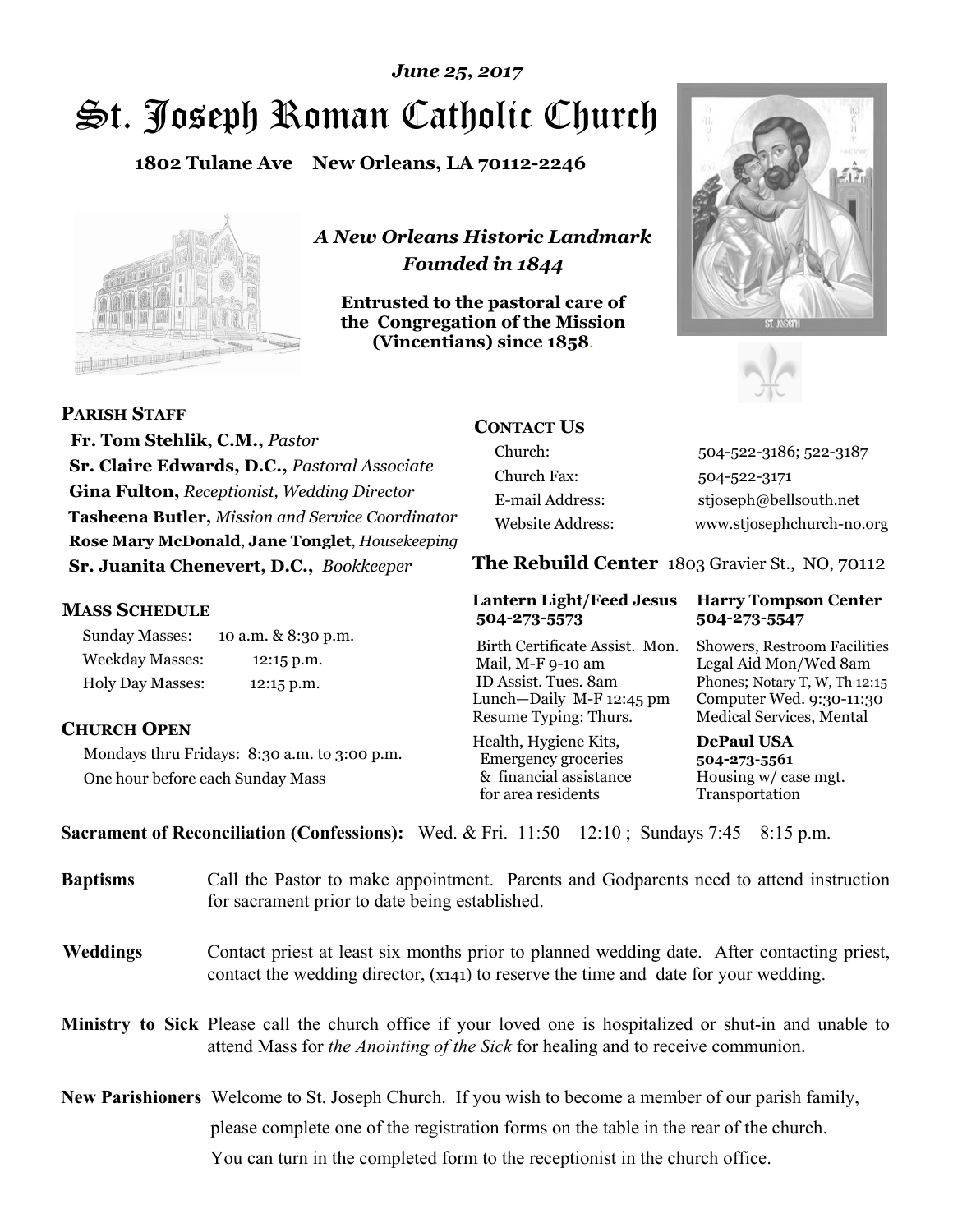#### **Twelfth Sunday Ordinary Time June 25, 2017**  Monday, June 26, 2017— 12:15 p.m. **Kay Brandau (+)**Tuesday, June 27, 2017—*St. Cyril of Alexandria*  12:15 p.m. **Janice McKinney (L); Giselle M. Walker (L)** Wednesday, June 28, 2017—*St. Iranaeus*  12:15 p.m. **Mike Starsney (+)** Thursday, June 29, 2017—Sts. Peter and Paul 12:15 pm **Don & LaChita Calloway (L)**  Friday, June 30, 2017—1st Martyrs of the Roman Church 12:15 pm **Cherub Smith (+) 10:00 am** *St. Joseph Parishioners and Benefactors*  8:30 pm **Zelda Reuter(+) David Cochiara (+); READINGS FOR THE WEEK**   *Sunday, June 25* **One in Faith # 1068** Monday: Gn 12:1-9; Ps 33:12-20, 22; Mt 7:1-5 Tues.: Gn 13:2, 5-18; Ps 15:2-5; Mt 7:6, 12-14 Wed.: Gn 15:1-18; Ps 105:1-4, 6-9; Mt 7:15-20 Thurs.: 2 Cor 11:1-11; Ps 111:1--8; Mt 6:7-15 Fri: Gn 17:1, 9-10, 15-22; Ps 128:1-5; Mt 8:1-4 Sat.: Gn 18:1-15; Lk 1:46-50, 53-55; Mt 8:5-17 Sunday: 2 Kgs 4:8-11, 14-16a; Ps 89:2-3, 16-19; Rom 6:3-4, 8-11; Mt 10:37-42

#### **YOUR PRAYERS ARE ASKED FOR THE FOLLOWING PARISHIONERS , WHO ARE IN NEED OF HEALING:**

 Willie Arnaudville, Charlie Bassett, Raymond Berthelot, Anthony Blaise, Clarke Bordelon, Susan Bassett Bowes, Lawrence & Mamie Brown, Cheryl Butler, John Caron, John Gebbia, Sylvia Daily-Powell, Lynda DeMaria, Ben Eble III, Terry Eggleston, Linda Elwood, Heather Faircloth, Winston Falgout, Frances Fiegler, LaDonna Finch, Fr. Lou Franz, CM, Mark Eiserloh, Warren Fraught, Sarah Hollier-Watkins, Shelia Jones, Bennett Joseph , Jr. , Ken Kussman, Landy Lanza, Allen Maldonado, Sara Marino, Priscilla Martin, Karen McCoy, Mike Mullin, Donna Moore, Regina Pichoff, Mark Raymond, Tina Roderfeld, Pippy Sanders, Mel & Gaspar Schiro, Charlie & Joanne Slocum, Melissa Tanet, Collins, Sr. Malcolm Taylor, Jane Tonglet, Isaac Thomas, Mary Willis, George Tripkovich, Marion Vaughn, Juanita Ware, Darrell Walker, Fr. George Weber, CM, Lynn Williams, Bobby Shackleton

#### **SANCTUARY CANDLE AND MASS INTENTIONS**

The Sanctuary Candle is burning this week to pray for **Viet & Anhthi Le.** If you would like to reserve a date to burn the Candle in memory of someone or for a special intention, please call the church office (522-3186). The Sanctuary Candle offering is \$15 for two weeks. The offering for Mass intentions is \$5.00 per Mass.

#### **Volunteers Needed at the Rebuild Center**

- If you have computer skills and would be available to monitor and help out with *Computer activities* on Monday or Tuesday between the hours of 8am and 12pm. It is helpful if you have a couple of hours or more and can volunteer on a regular basis (e.g., twice a month or every Tuesday from 8am to 10am, etc.)
- We currently have a **security guard** who works a regular schedule, but are looking for volunteers (security guards, police officers, sheriff, etc.) who could help out during times of special need or when our guard is on vacation or sick.
- Rebuild Center is looking for someone who can be a **volunteer** outside of the **phone room** to write down the names of those waiting to use the phone and call them when their turn comes on Tuesday mornings, especially during the summer.

If you are interested please talk to Fr. Tom after Mass, Bernardine Dupre after the 8:30 pm Mass or call:

Lantern Light : **273-5573** (security or computers) Harry Tompson: **273-5547 (phone room)**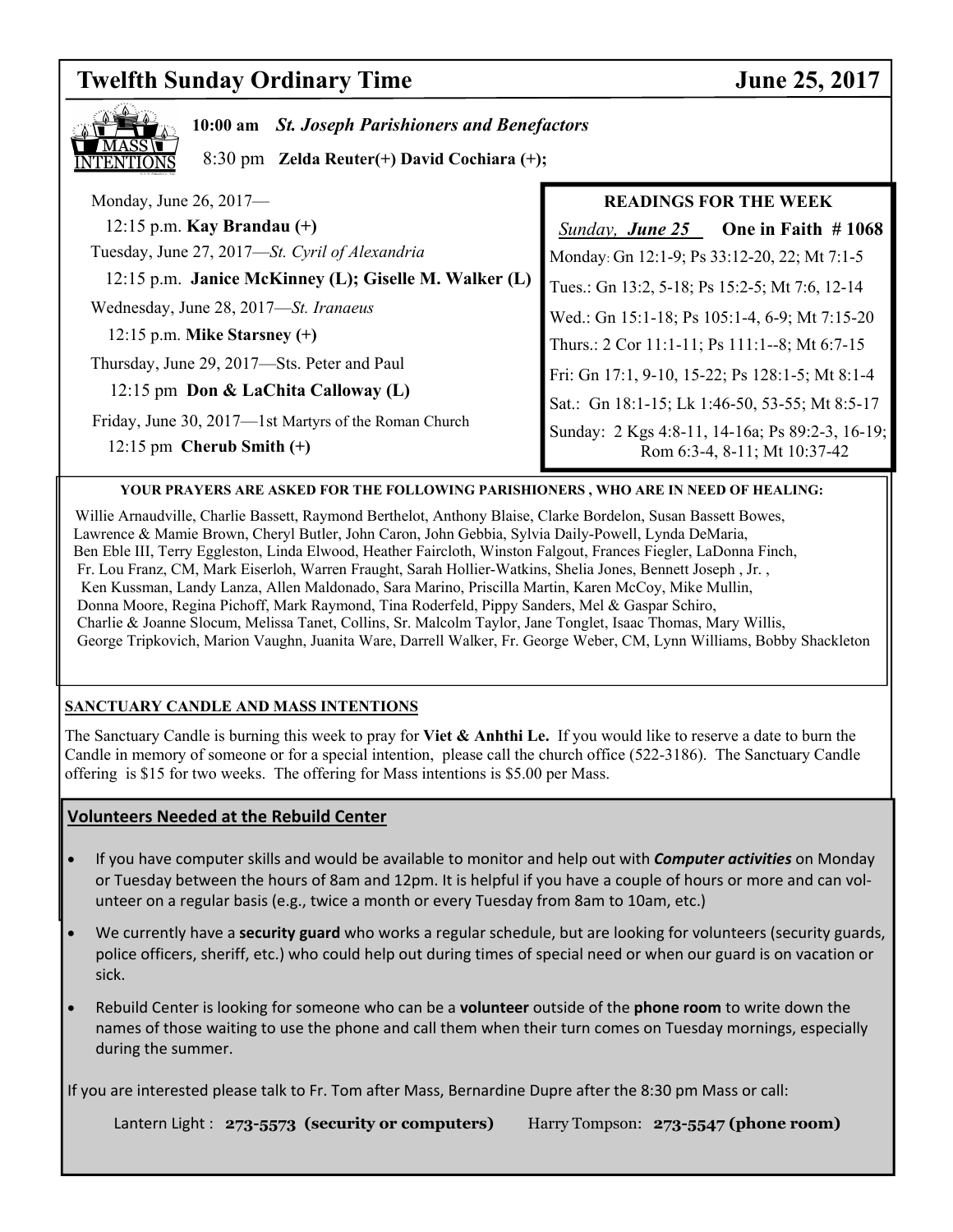**"Everyone who acknowledges me before others, I will acknowledge before my heavenly Father" Mt. 10:32**

#### *PARISH CALENDAR*

July 4 **Independence Day** *Tuesday* 

July 6 **Social Justice Committee** 6:30 pm in (Chapel)

July 14 **Magic Show & Karaoke Party** *Friday* 7:00 pm

#### *St. Joseph Social Justice Committee*

The St Joseph Social Justice Committee had its first meeting on Thursday June 15, 2017. 20 people attended. After an opening prayer/reflection on the **Our Father** and a brief overview of social justice all were invited to share their name, vocation and past involvement in social justice, the organizations in which collaborate with, and their interest and passion for some area of social concern. After the introductions, there was a general discussion about the importance of inviting, involving and including our parishioners, and which areas of social justice might afford the best opportunities for our participation and areas of greatest need and concern. We discussed the importance of a process that is respectful, sincere, and does not polarize those who participate in it, but respects the diversity of our parish as well as different positions and concerns that lead to the approaches and efforts to alleviate threats and dangers to the dignity of the person, the common good, the family and the environment. Mention of searching for a model to use was surfaced. We discussed the importance of education-information, as well as hands on, personal involvement and participation in our efforts and activities. In the future the committee may choose to divide into smaller task forces or areas of interest, but for the present saw a value in meeting in a larger group to get to know each other and share ideas. The next meeting is scheduled for July 6, 2017 at 6:30pm.

### **TODAY'S READINGS**

**First Reading** — The LORD has rescued the poor from the clutches of the wicked (Jeremiah 20:10-13). **Psalm** — Lord, in your great love, answer me (Psalm 69).

**Second Reading** — The grace of God overflows for all (Romans 5:12-15).

**Gospel** — All who acknowledge Jesus before others will likewise be acknowledged by Jesus before the Father (Matthew 10:26-33).

# **FEAR NOT**

 How do people find hope in the face of suffering and death? That is the question addressed by today's scriptures. We hear of the suffering of Jeremiah and the psalmist. We hear of the death that "reigned from Adam to Moses" (Romans 5:14). We hear of the fears of the Twelve as Jesus sends them out into the world to preach and heal.

 Through all this tribulation one message rings out loud and clear—"Do not be afraid!" The God who saved Jeremiah and the psalmist and Jesus is fully present to save us through the gracious gift of Jesus Christ. We have nothing and no one to fear.

#### **CHARTER FOR THE PROTECTION OF CHILDREN AND YOUNG PEOPLE**

In response to the Charter for the Protection of Children and Young People from the United States Conference of Catholic Bishops, the Archdiocese of New Orleans continues to make the Hot Line available for anyone who has been hurt or sexually abused by anyone who works for the Church. The Hot Line continues to be available; the number is (504) 522-5019. In continuing our commitment to support and to heal, we invite and encourage individuals who have been hurt or sexually abused recently or in the past by clergy, religious or other employees of the Archdiocese to call our Hot Line. The Hot Line is available 24 hours a day and your message will be received confidentially by a trained mental health professional. In addition, anyone can make a direct call during regular business hours to the Victims' Assistance Coordinator at (504) 861-6253

# **Pope Francis'** *July* **Intentions**

That our brothers and sisters who have strayed from the faith, through our prayer and witness to the Gospel, may rediscover the merciful closeness of the Lord and the beauty of the Christian life.

 *Parish Social: Magic Show & Karaoke Party On Friday July 14th JoJo the magician will entertain kids of all ages with a magic show. Thereafter, a karaoke sing-a-long will take place. Acts are needed for the karaoke portion of the evening. If interested in performing, please see Tasheena to enter your group. To attend, please see the representative after mass to sign up. No admission fee, food and drink will be sold.* 



# **TREASURE & STEWARDSHIP**

 **Sunday, June 18, 2017……...\$ 4267 .00** 

*Thank you for your generosity*